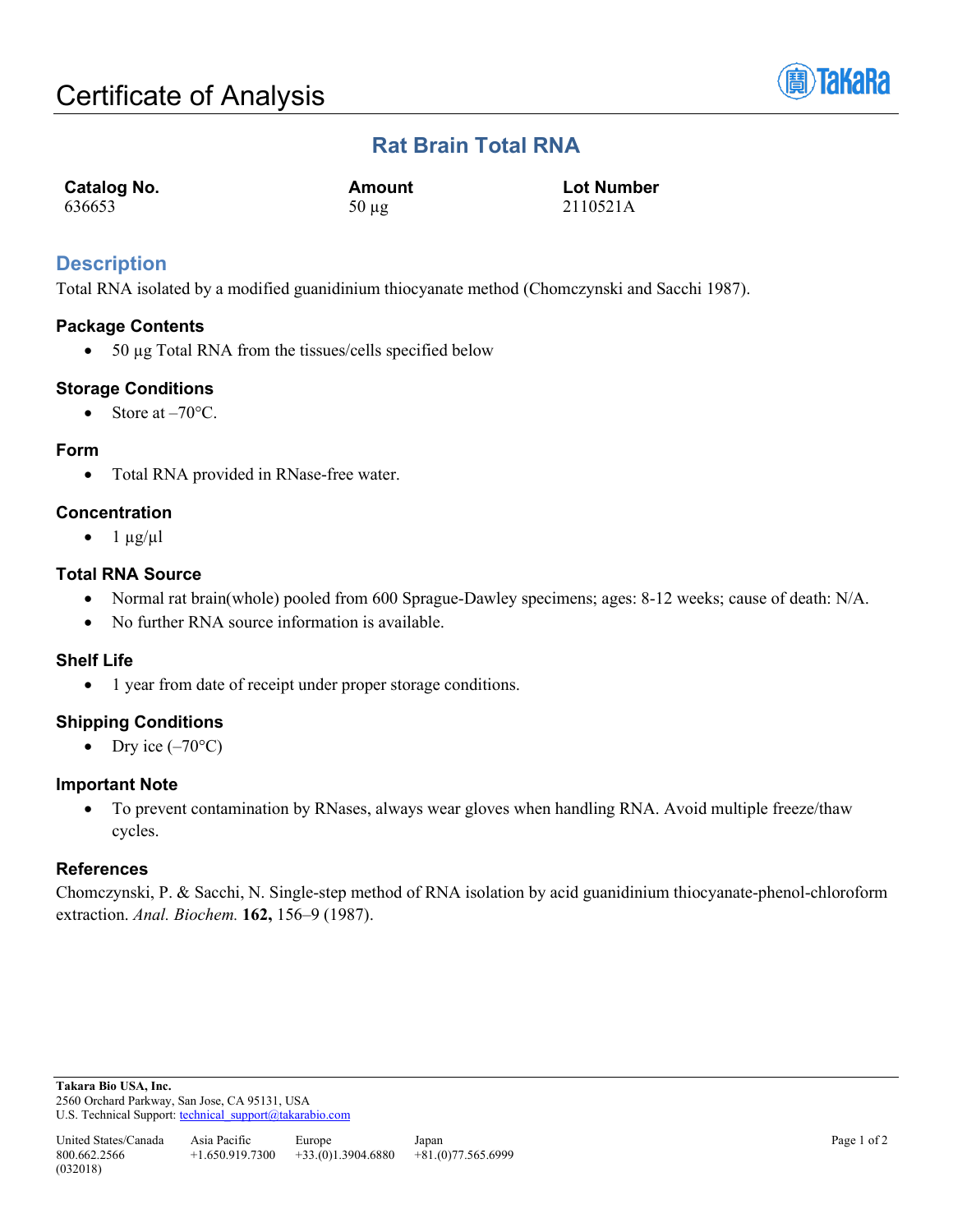# Certificate of Analysis Cat. No. 636653

Rat Brain Total RNA

## **Quality Control Data**

This lot of total RNA was analyzed by capillary electrophoresis (CE) using an Agilent 2100 Bioanalyzer. The actual electropherogram trace for this RNA is provided below. RNA concentration and purity were evaluated by UV spectrophotometry.

Both the area ratio of the 28S/18S rRNA peaks, and the proportion (relative percentage) of these two peak areas to the total area under the electropherogram provide reliable quantitative estimates of RNA integrity. For both of these criteria, this sample meets or exceeds our standards for high-quality total RNA.



It is certified that this product meets the above specifications, as reviewed and approved by the Quality Department.